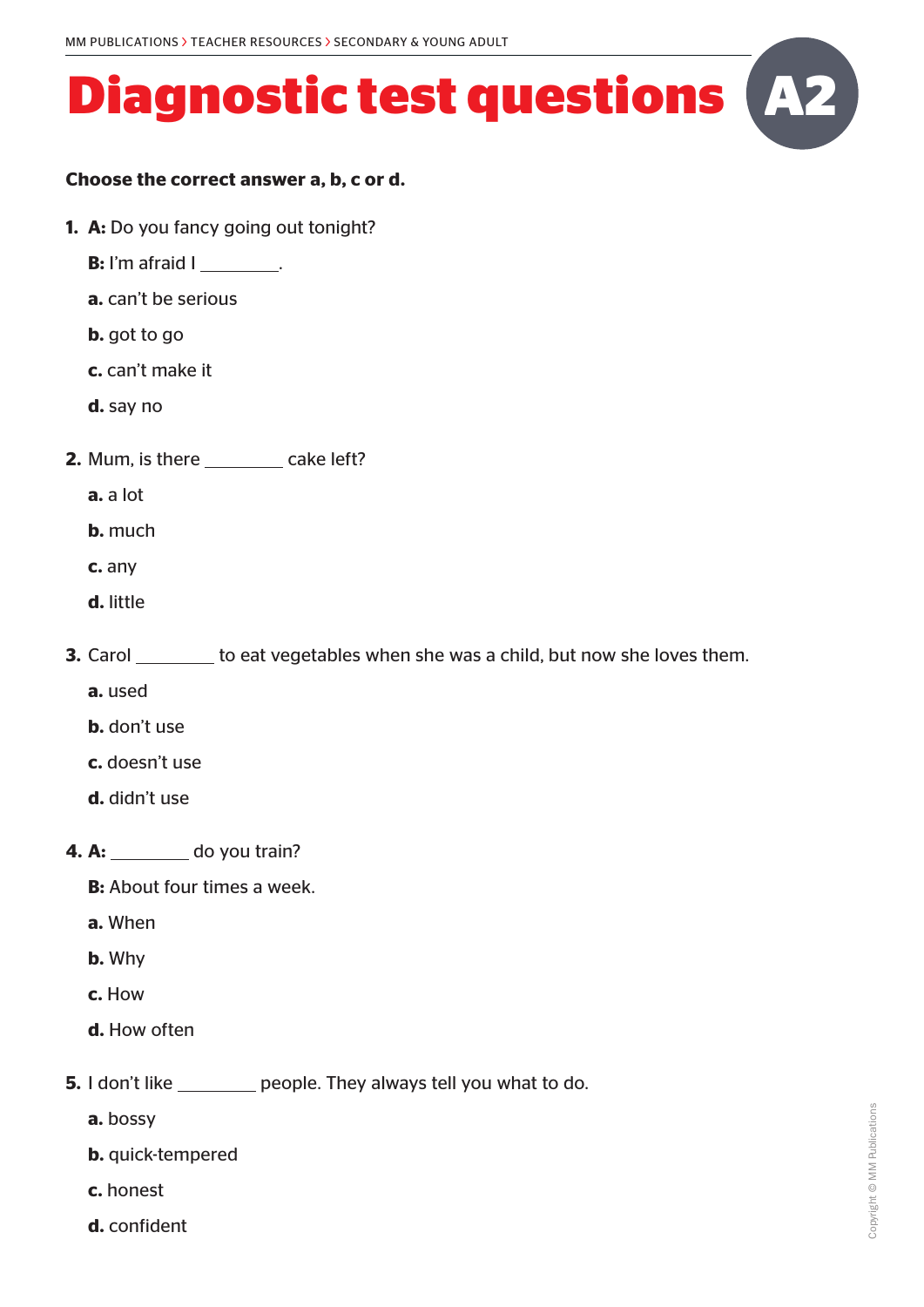- **6.** Wendy a book last night when her friend called her.
	- **a.** reads
	- **b.** is reading
	- **c.** used to read
	- **d.** was reading
- **7.** Some animals and plants can **in the desert.** 
	- **a.** experience
	- **b.** explore
	- **c.** survive
	- **d.** arrange
- **8.** Mark to become a doctor.
	- **a.** has always wanted
	- **b.** always wants
	- **c.** is always wanting
	- **d.** have always wanted
- **9.** The children are taking a summer in England.
	- **a.** accommodation
	- **b.** expense
	- **c.** course
	- **d.** journey
- **10.** My parents this house since 2012.
	- **a.** have
	- **b.** had
	- **c.** have had
	- **d.** are having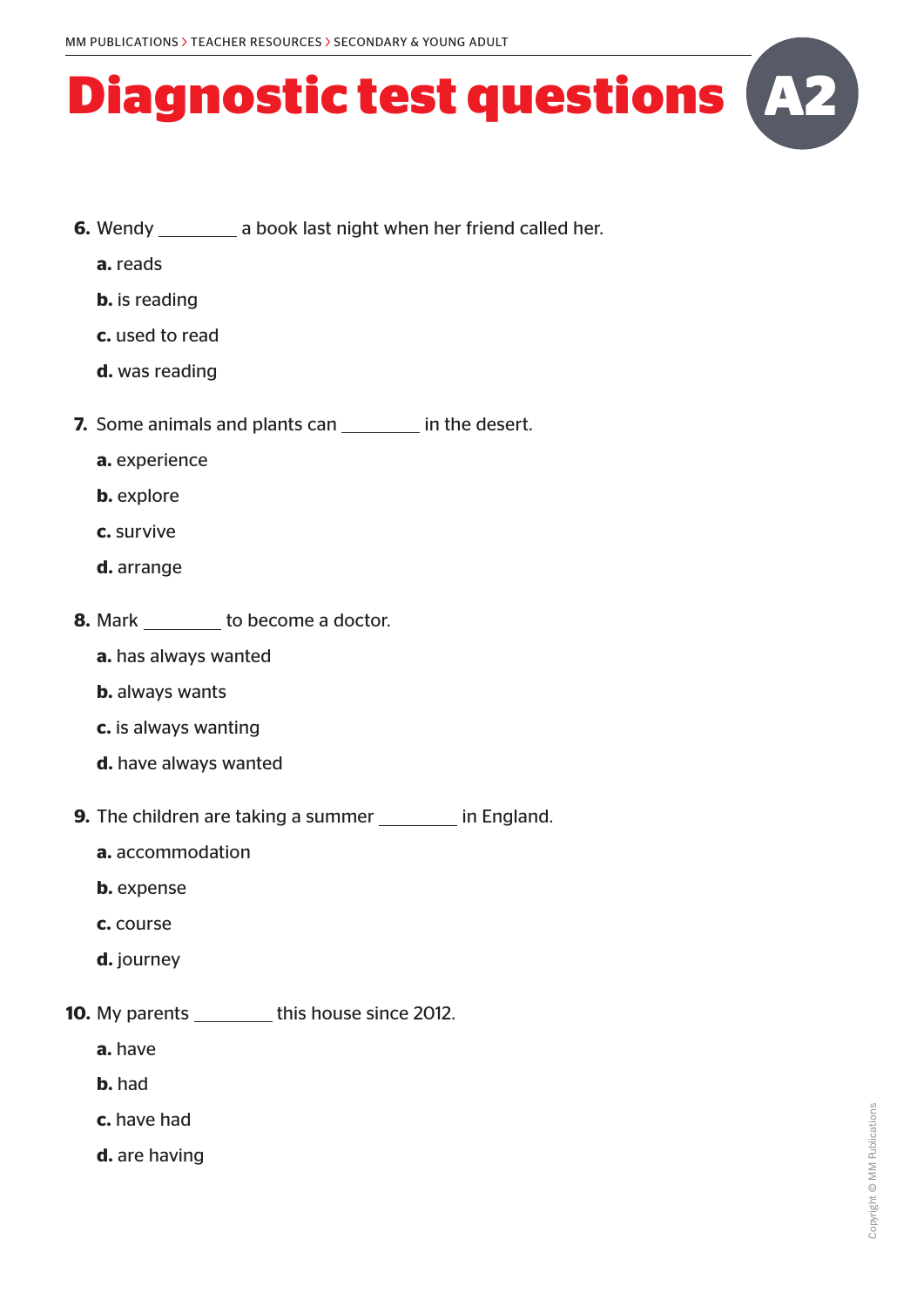- **11.** I want a(n) seat on the plane, please.
	- **a.** boarding
	- **b.** aisle
	- **c.** conveyor
	- **d.** flight
- **12.** You bring a tent when we go camping. I have one.
	- **a.** needn't
	- **b.** mustn't
	- **c.** don't have
	- **d.** need
- **13.** We've made all the necessary \_\_\_\_\_\_\_\_ for our trip.
	- **a.** preparations
	- **b.** formations
	- **c.** organisations
	- **d.** explorations
- **14.** Excuse me, do you know how many batteries \_\_\_\_\_\_\_ for this torch?
	- **a.** I need
	- **b.** need I
	- **c.** do I need
	- **d.** I do need
- **15.** Please check in at least an hour before **.** 
	- **a.** arrival
	- **b.** delay
	- **c.** destination
	- **d.** departure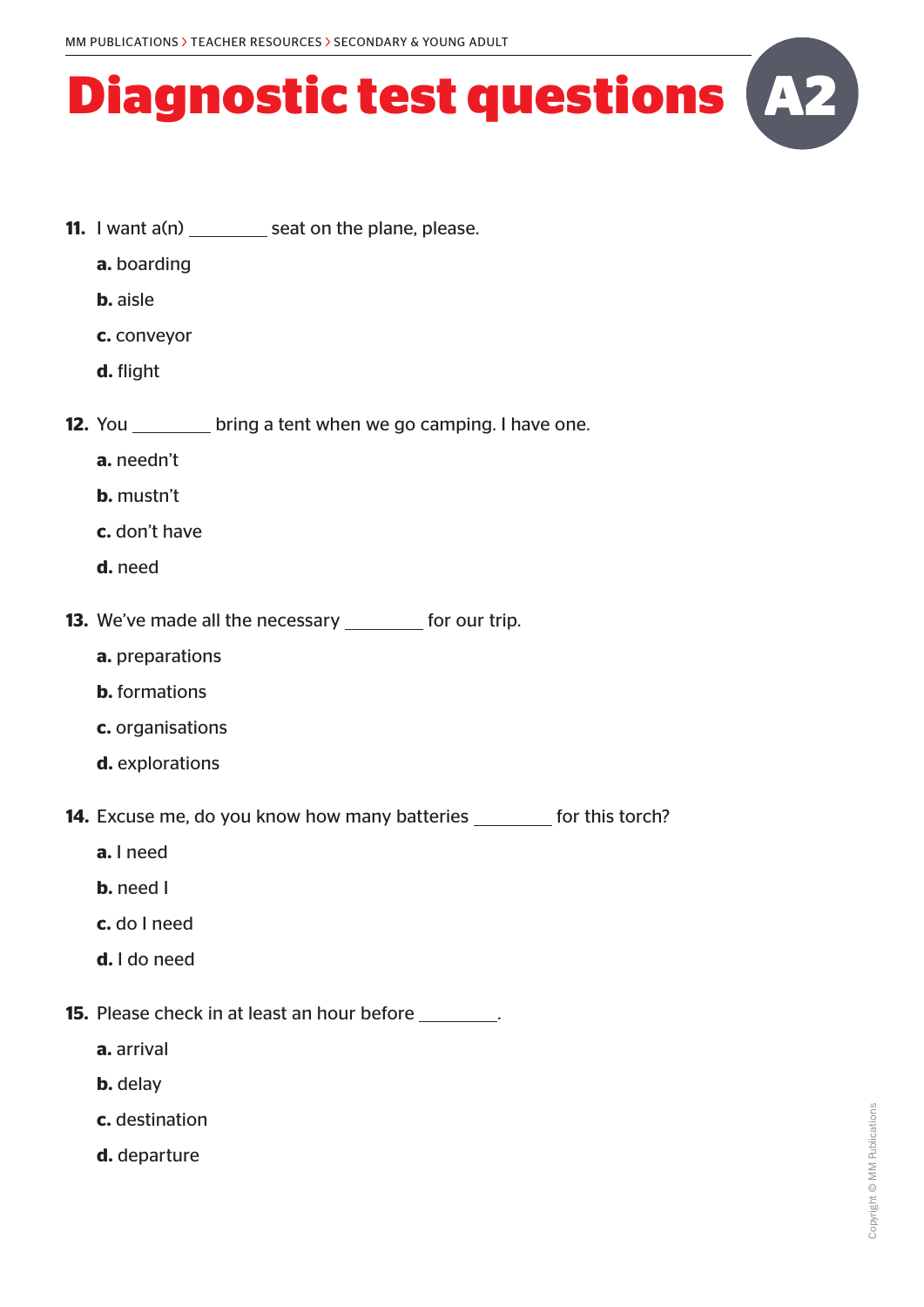

- **a.** arrives
- **b.** is arriving
- **c.** will arrive
- **d.** won't arrive

**17.** More and more people use environmentally-**products nowadays.** 

- **a.** correct
- **b.** useful
- **c.** friendly
- **d.** handy
- **18.** The village they live is very peaceful.
	- **a.** which
	- **b.** where
	- **c.** who
	- **d.** that

**19.** Jason \_\_\_\_\_\_\_\_\_ find a part-time job soon because he needs extra money.

- **a.** will have
- **b.** will have to
- **c.** will be able
- **d.** will be able to
- **20.** There isn't in the printer.
	- **a.** enough paper
	- **b.** too paper
	- **c.** paper enough
	- **d.** paper too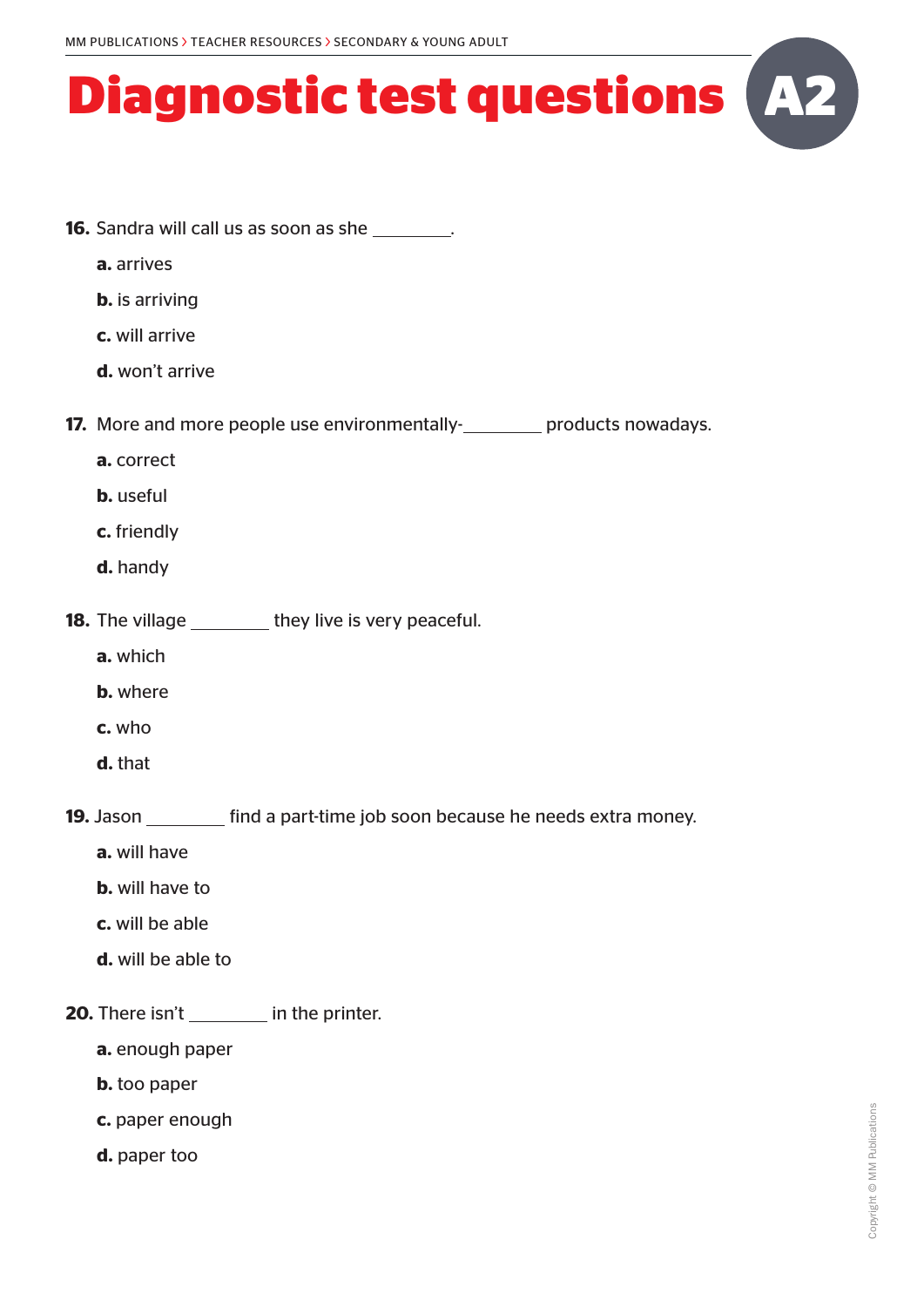- **21.** Doctor, my son has a sore and a temperature.
	- **a.** cough
	- **b.** pain
	- **c.** throat
	- **d.** cold
- **22.** It's difficult for me \_\_\_\_\_\_\_ exactly what happened.
	- **a.** explain
	- **b.** explains
	- **c.** explained
	- **d.** to explain
- **23.** All that noise was really \_\_\_\_\_\_\_ him up the wall.
	- **a.** taking
	- **b.** driving
	- **c.** getting
	- **d.** putting
- **24.** Unfortunately, the painting **in the fire.** 
	- **a.** destroyed
	- **b.** is destroyed
	- **c.** destroys
	- **d.** was destroyed
- **25.** Where exactly are we? Please show me our \_\_\_\_\_\_\_\_ on the map.
	- **a.** presentation
	- **b.** direction
	- **c.** destination
	- **d.** location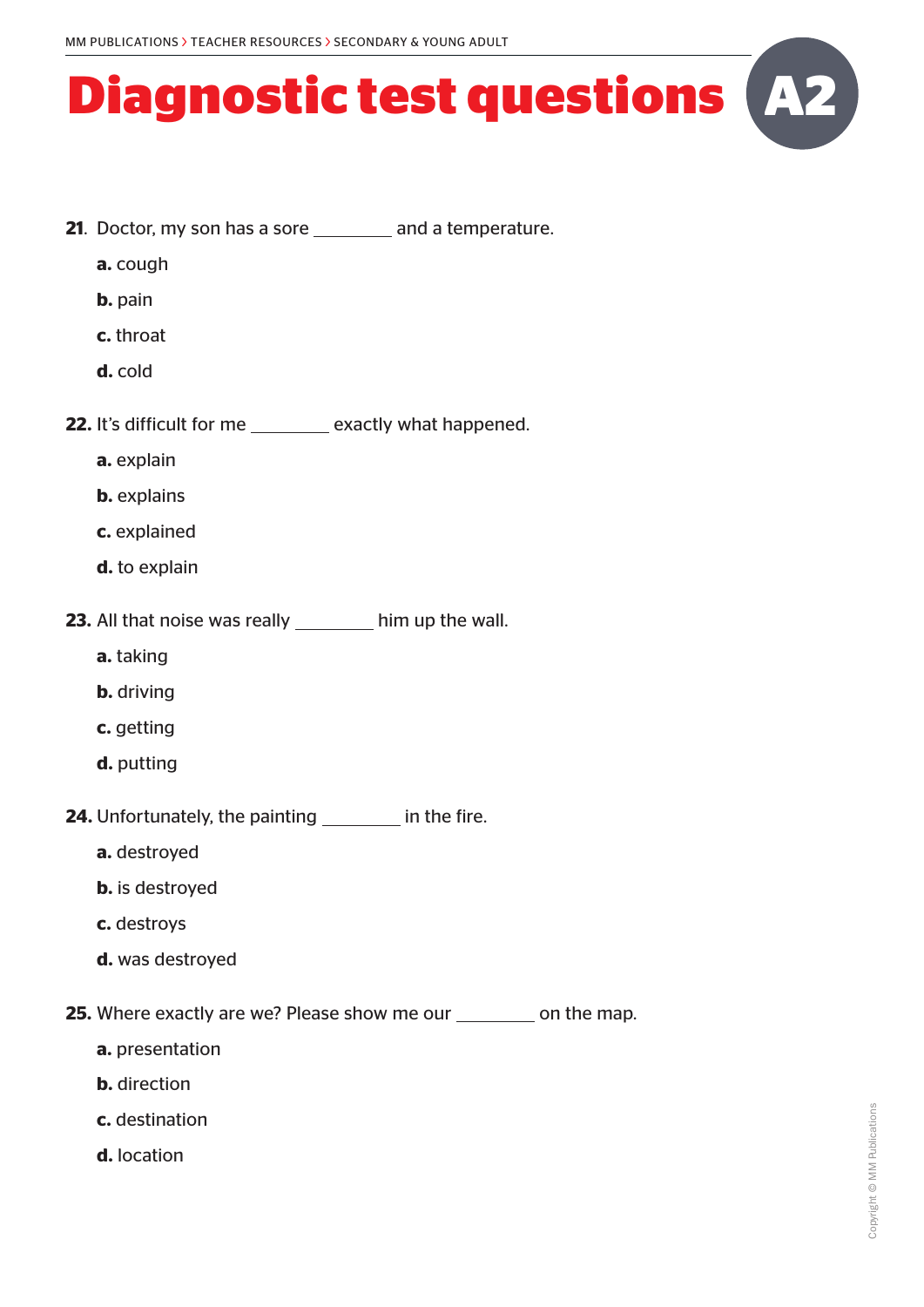- **26.** If we **for directions**, we'll find the hotel easily.
	- **a.** ask
	- **b.** don't ask
	- **c.** won't ask
	- **d.** will ask
- **27.** Alice has never \_\_\_\_\_\_\_\_ me down. After all she's my best friend.
	- **a.** brought
	- **b.** checked
	- **c.** let
	- **d.** given
- **28.** Mark English for five years now.
	- **a.** teaches
	- **b.** taught
	- **c.** is teaching
	- **d.** has been teaching
- **29.** Alex hasn't tried kayaking and Jack \_\_\_\_\_\_\_\_.
	- **a.** has too
	- **b.** hasn't either
	- **c.** also has
	- **d.** is neither
- **30.** People who book online get a 20 per cent \_\_\_\_\_\_\_\_.
	- **a.** advance
	- **b.** discount
	- **c.** sale
	- **d.** offer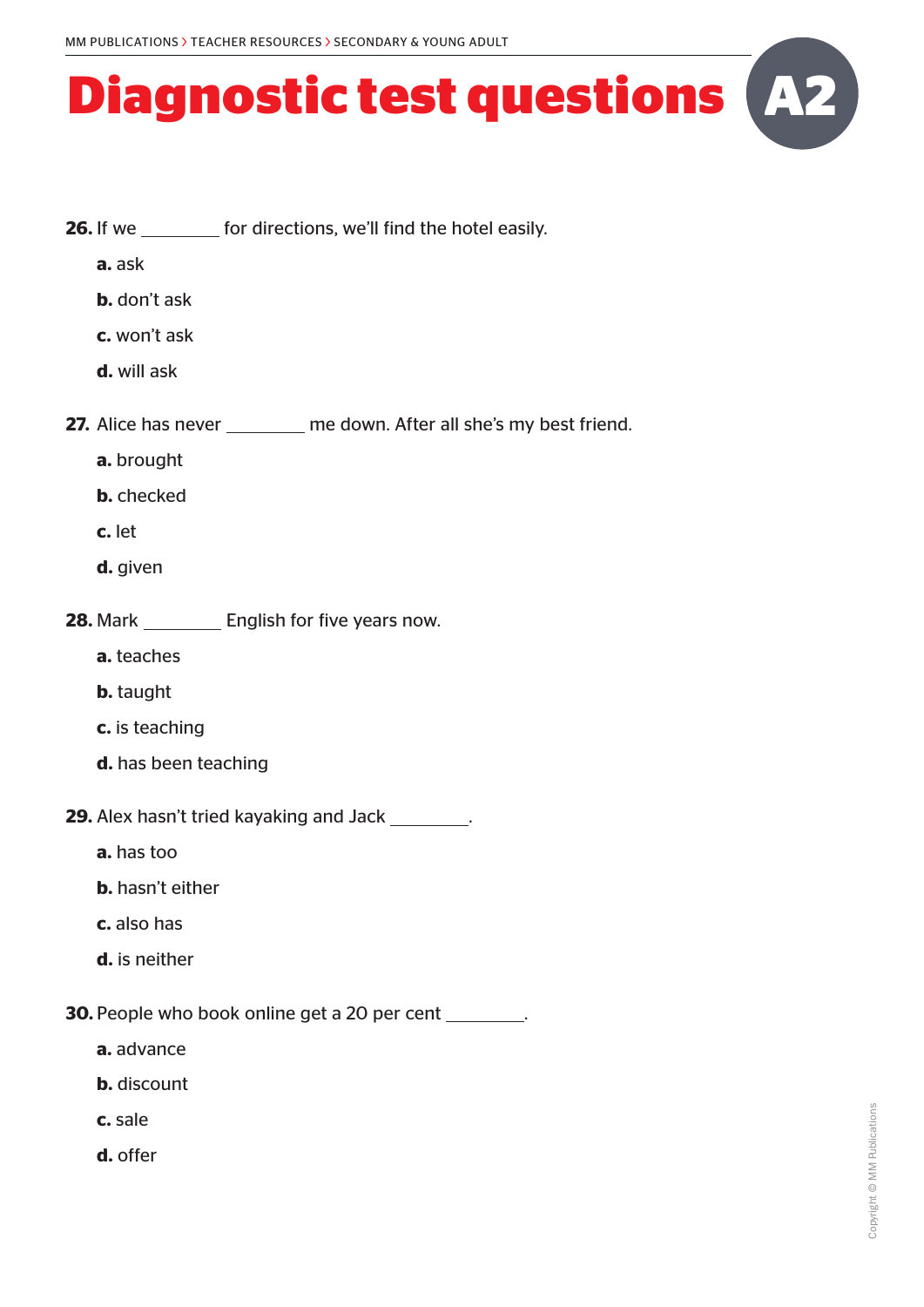- **31.** Good morning. I'd like to open a bank \_\_\_\_\_\_\_\_.
	- **a.** deposit
	- **b.** account
	- **c.** commission
	- **d.** card
- **32.** Our mother \_\_\_\_\_\_\_\_\_ cooking by the time we got home.
	- **a.** had finished
	- **b.** finished
	- **c.** will finish
	- **d.** has finished
- **33.** A good \_\_\_\_\_\_\_\_\_ of Spanish is an advantage in this job.
	- **a.** request
	- **b.** skill
	- **c.** knowledge
	- **d.** degree
- **34.** Your cousin James lives in Norway, 189. 189. [2015]
	- **a.** lives he
	- **b.** didn't he
	- **c.** doesn't he
	- **d.** he doesn't
- **35.** If you need help, don't \_\_\_\_\_\_\_ to call me.
	- **a.** refuse
	- **b.** consider
	- **c.** hesitate
	- **d.** criticize